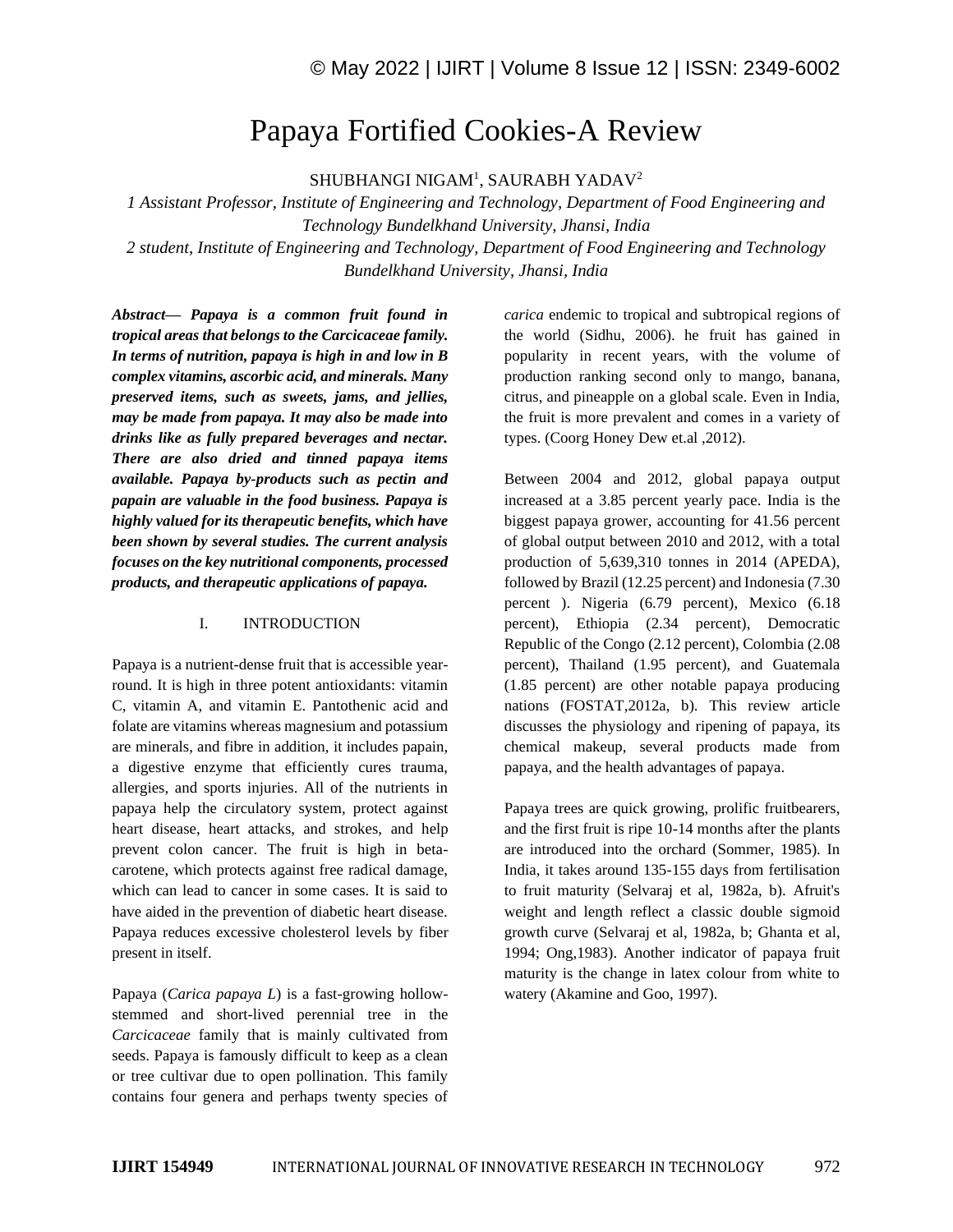#### II. TAXANOMY OF PAPAYA





The papaya is a member of the *Caricaceae* family, which has four genera worldwide. In India, the genus *Carica Linn.* is characterized by four species, the most frequently grown and well-known of which is *C. papaya Linna*. The kingdom (*Plantea*), order (*Brassicales)*, family (*Caricaceae*), genus (*Carica)*, and species are all included in the taxonomic classification (*C. papaya*). Papaya, pawpaw, papaw, papita, arand-kharpuja, papaya, papayabaum, and papaia are other common names. Fruit, leaves, and bark are among the components employed.

The *Caricaceae* are members of the order *Brassicales (also known as Capparales*), which are distinguished by the presence of mustard-oil glucosides (glucosinolates) (Jrgensen, 1995; Rodman et al., 1998; Olson, 2002). *Carica L*. contains just one species, C. papaya, according to recent agreement, while the *Caricaceae Carica. Jacaratia* may include six genera (Aradhya et al., 1999; Badillo, 2000; et. Al.). The majority of the genera are neotropical forest plants that can be found in both South America and Mesoamerica, or just in Mesoamerica. *Vasconcellea*, the biggest genus with 21 species, was formerly thought to be a subgenus of (7 species), *Jarilla* (3 species), and *Horovitzia* (1 species) are the other neotropical genera (Badillo, 1993). Cylicomorpha is the sixth genus.

The International Plant Genetic Resources Institute (IPGRI) recognises eight distinct edible fruits from this family. Users from Mexico to South America harvest fruits from wild or semi-wild species. May be a few (thus incipient domestication). Siglalón silvestre, V. stipulata, is a traditional dish in southern Ecuador Small fruits of the Col de Monte (V. monoica) of Ecuador, Peru, and Bolivia are consumed fresh or cooked. Chungay or mito (V. candicans) is a popular dish in Peru (De Feo et al., 1999). Papayuelo (V.Colombian goudotiana) is tiny and apple-like. Tapaculo (bonete) is another edible Vasconcellea.Mountain pawpaw, V. cauliflora, whose fruit pulp is prepared in a variety of ways before being consumed. (Coppens d'Eeckenbrugge and Libreros et.al).

#### III. DISTRIBUTION AND CENTER OF ORIGIN

Carica papaya is endemic to the Western Hemisphere's north-tropical region. Some have proposed that the origins of the species occurred in Central America or to the south of Mexico ( Storey, 1992 et. al.). Manshardt and Zee (1994) discovered delicious wild papayas near the Caribbean coast. Southern Mexico and northern Honduras lowlands The female wild plants produced golf ball-sized fruits weighing less than 100 g, which were frequently inedible (Manshardt, 1999). Bitter musty fruits (berries)have a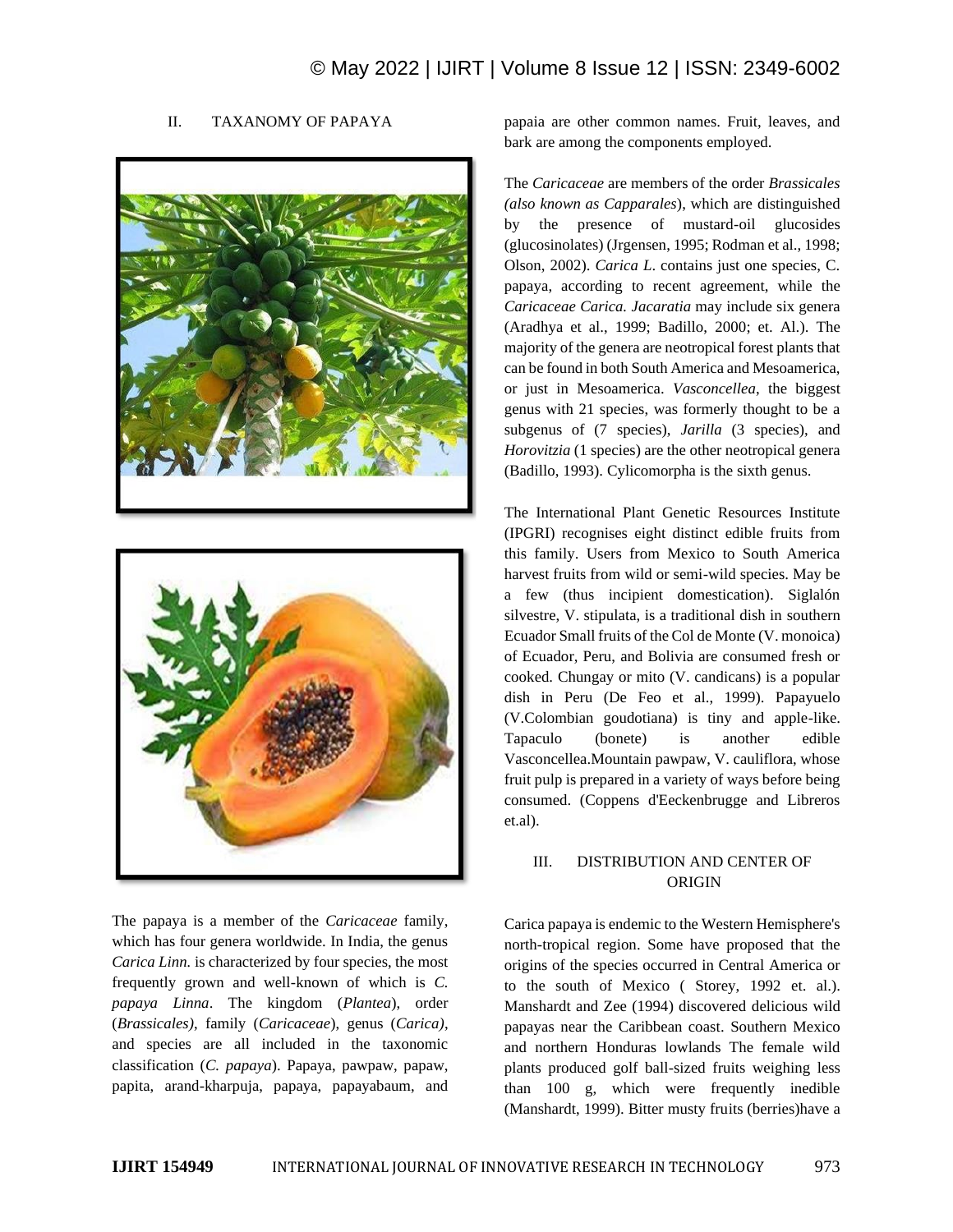significant investment in seeds that are approximately 25% smaller than domesticated papaya seeds and have stricter criteria for breaking dormancy.

Feral papaya on Central America's Caribbean coast has features that appear to indicate stronger introgression from wild papaya than feral papaya on the Pacific coast, which appears to have less wild traits (Manshardt and Zee, 1994).Greater introgression of domestication features in wild plants, as well as an increase in the occurrence of feral domesticated-type plants, has been discovered westward and southward from the known wild papaya zone.

| Table 1- Production of papaya in different Countries |  |  |  |
|------------------------------------------------------|--|--|--|
|------------------------------------------------------|--|--|--|

| Country                | Production |
|------------------------|------------|
| India                  | 5,639,310  |
| <b>Brazil</b>          | 1,517,696  |
| Indonesia              | 906,312    |
| Nigeria                | 775,00     |
| Mexico                 | 742,017    |
| Ethiopia               | 308,654    |
| Democratic Republic of | 295,770    |
| Congo                  |            |
| Colombia               | 283,078    |
| Thailand               | 271,584    |
| Guatemala              | 201,000    |
| Other                  | 1,889,758  |
| Total                  | 12,413,031 |

### IV. USE AS CROP AND AGRONOMICAL USES

Non-commercial papaya farming is widespread, and much of the output in some countries is not exported. Instead, farmers eat or exchange the fruits locally. Indonesia, for example, reported that it produced 744,000 tonnes, with fewer than 4 tonnes exported (Setyobudi and Purnomo, 1999 et. al.). In Vietnam, half of farm family's plant papaya in home gardens, with 5 to 10 million or more cultivating 1-10 trees, but only 5,000-10,000 farmers cultivate papaya in monoculture gardens or huge fields (Le Tran and Tran, 1999 et. al.).

In 2004, the commercially reported output of papaya in 52 countries totalled 6.5 million metric tonnes (FAO, 2005). The total harvested area was 365, 846 hectares. Middle America (Central America plus North America) has seven producing zones, the Caribbean has five, South America has ten, Africa has eleven, the Near East has four, Asia has ten plus Australia, and Oceania has five. Brazil (24.6 percent), Mexico, Nigeria, India, and Indonesia were the top producers, followed by Ethiopia, the Democratic Republic of the Congo, Peru, Venezuela, and China.

In the Philippines, up to 1.5 million farmers earn money from the sale of papaya grown in their backyards, monocultures, or multiple-cropping systems (Kositratana et al., 1999). Income from a unit of land in papaya production may be two to four times that of rice; the total worth of papaya to the small farmer should not be underestimated (The Papaya Biotechnology Network of Southeast Asia-Workshop participants, 1999; ISAAA; cf. Cook, 2004).

#### V. PHYSIOLOGY AND RIPENING

Papaya trees are quick growing, prolific fruit bearers, and the first fruit is ripe 10-14 months after the plants are introduced into the orchard (Sommer, 1985). In India, it takes around 135-155 days from fertilisation to fruit maturity (Selvaraj et al, 1982a, b). Afruit's weight and length reflect a classic double sigmoid growth curve (Selvaraj et al, 1982a, b; Ghanta et al, 1994; Ong,1983). Another indicator of papaya fruit maturity is the change in latex colour from white to watery (Akamineand Goo, 1973).

Trees begin to yield fruit within the first year of planting (some varieties within 7-9 months). The plant's commercial life in the large-scale commercial production cycle is normally three years, but it may be less or more in particular locations (Singh, 1990; Watson, 1997). Early, low-bearing plants for an annual crop have been produced in the United States Virgin Islands to reduce damage from papaya ring spot virus and seasonal storms (Zimmerman and Kowalski, 2004). In Hawaii, output reduces drastically in the fourth year, promoting replanting after the third year (Younge and Plucknett, 1981). Continuous production is feasible even in subtropical climates if winter temperatures are regulated, such as by ocean buffering, however flowering during cooler months may result in lower summer yields in some sites.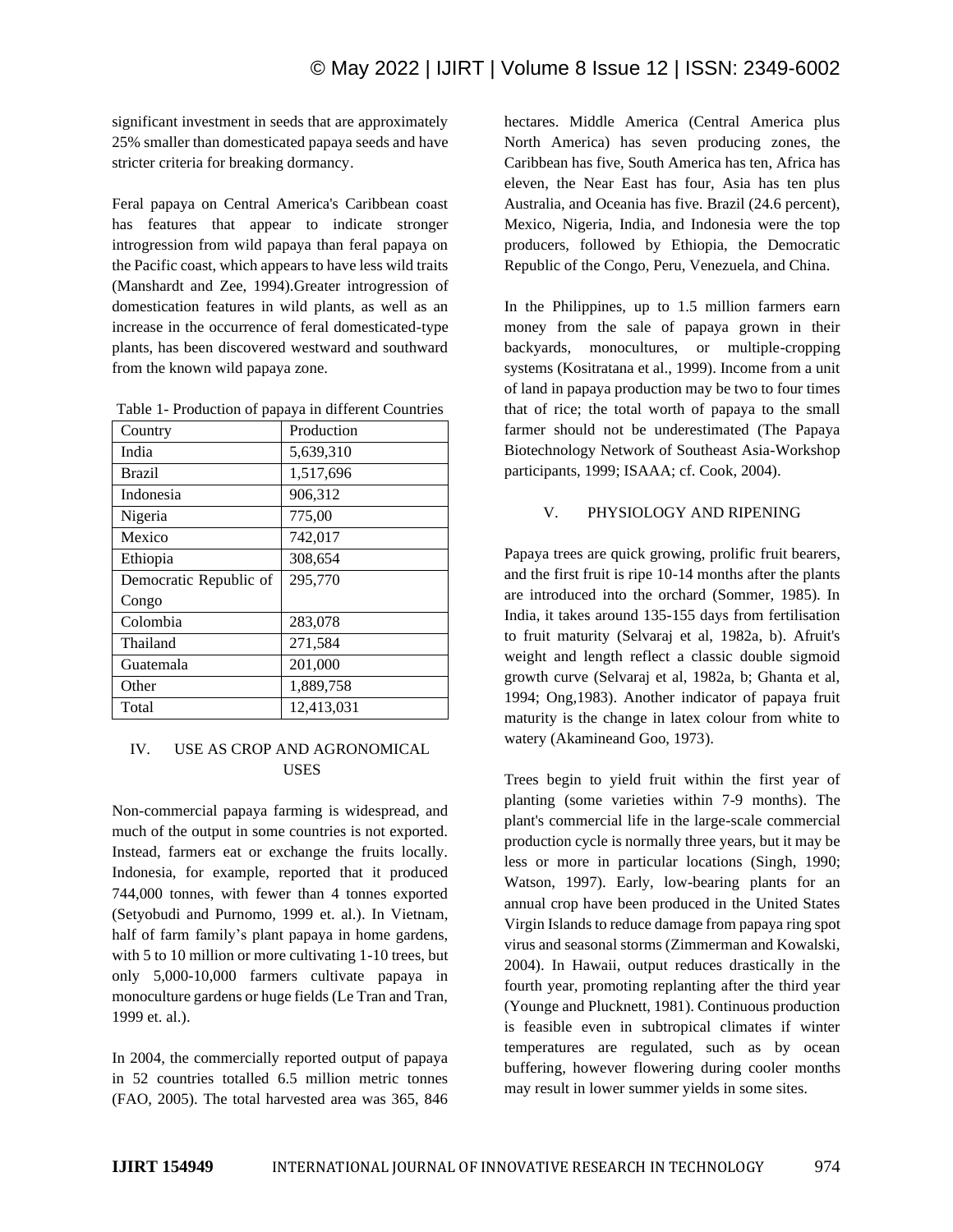Fruit might begin to mature in 7-9 months, with fullproduction harvesting likely in another 2 months. The fruits may need to be thinned according on the variety. Sunrise Solo, for example ,may yield up to 5 fruits per node, but is reduced to 2 fruits by hand (Watson, 1997).

The density of planting varies on the papaya type and the location where it is grown; usual practise is to plant 1160 to 1930 plants per hectare (Watson, 1997), with trees spaced 1.8 to 2.7 m apart in the row and 2.7 to 3 m between rows. Sometimes two rows are planted, for example, 3.25\* 1.75\* 2.4 m. (PROSEA, 1991). Provision of optimum soil cover for the orchard area between trees is one of the most successful methods ( Younge and Plucknett , 1981) shown that clover (e.g., Trifolium) or grass diminishes return when compared to clean cultivation; weedy covering of the space is also detrimental. Trash mulching, as well as a year of clover rotation between many years of continuous papaya cultivation, may boost yields. Mulching with coarse grass hay can significantly boost yields (Elder et al., 2002a).

#### VI. CHEMICAL COMPOSITION

Because it is high in antioxidant nutrients (e.g., carotenes, vitamin C, and flavonoids), B vitamins (e.g., folate and pantothenic acid), minerals (e.g., potassium and magnesium), and fibre, papaya is regarded one of the most essential fruits (EDI, 2012). The papaya plant is laticiferous because it has specialised cells called laticifers. The papaya latex is widely recognised for being a rich source of the four cysteine, endopeptidases, namely papain, chymopapain, glycyl endopeptidase, and caricain (Azarkan et al., 2003), and the latex concentration might vary across fruit, leaves, and roots. The number of laticifers cells that generate latex reduces as the papaya fruit ripens (OECD, 2005). As a result, ripe papaya has less latex and other components.

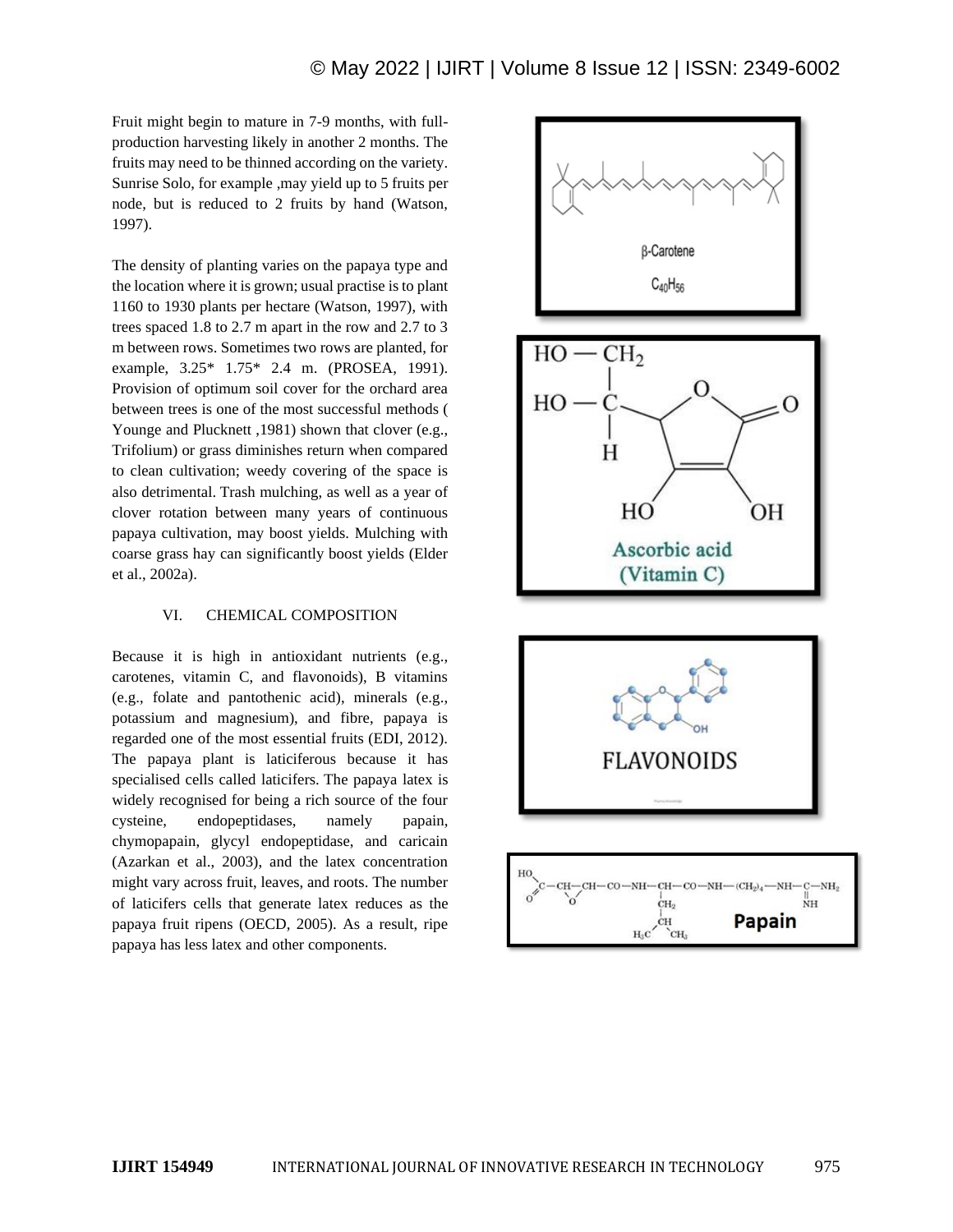

The enzyme content of papaya juice has been known since 1878. (Witmann, 1978). In 1968, the most significant enzyme, papain, was discovered (Drenth et al., 1968). The enzymes chymopapain and papaya protease III were discovered in the 1980s (Jacquet et al., 1989; Zucker et al., 1985). These two key chemicals, papain and chymopapain, are thought to help digestion and are thus commonly utilised to treat digestive issues (Huet et al., 2006). Papain is also utilised in meat tenderization, medicines, beauty items, and cosmetics (EDI, 2012). It has also been utilised in the brewing and wine making industries, as well as the textile and tanning industries. It is also utilised in the treatment of arthritis.

It is vital to notice that the levels and amounts of chemical components differ between the fruit, latex, leaves, and roots. The phytomedicine content of 100 gm of C, papaya leaf, immature fruit, and ripe fruit . Furthermore, the amount of chemicals in plant sections from male and female trees differs. For example, phenolic chemicals are more abundant in male trees than in female trees. The amount of fresh papaya latex and dried latex (crude papain) produced by the tree varies according to its gender and age. Female and hermaphrodite trees produce more crude papain than male plants, while older fruit produces more than younger fruit.

The numerous advantages of papaya stem from its high presence of vitamins A, B, and C, as well as proteolytic enzymes such as papain,chymopapain, which has antiviral, antifungal, and antibacterial properties. The seed methanolic extract and 2, 3, 4trihydroxytoluene (caricaphenyl triol) (200 g/ml) shown *Aspergillus flavus* has considerable antifungal action.*Candida albicans* and *Penicillium citrinium* (Singh and Ali, 2004).

Papaya contains variable amounts of carotenoids such as â-carotene, lycopene, â-cryptoxanthin, and âzeacarotene ( Sugiura et al,2002). Selvaraj et al. (1982) discovered a five to tenfold rise in carotenoids concentration (as â-carotene) in yellow skinned varieties. The colour of papaya flesh changes from green unripe fruit to yellow or crimson throughout ripening. The primary distinction between yellow and red fleshed cultivars is the absence of lycopene in yellow fleshed papaya. After blanching and drying in papaya fruit, carotenoids, which are more heat stable, retained more than anthocyanins.

The following chemical compounds are found in various sections of papaya: fruit, fruit juice, seed, root, leaves, bark, and latex.

- 1. 1.Fruit-Protein, fat, fibre, carbs, minerals such as calcium, iron, vitamin C, thiamine, rivoflavin, niacin, and carotene, anino acid, citric acid, and malic acid (green fruits), volatile chemicals such as benzylisothiocynate, cis and trans 2, 6-dimethyl-3,6 epoxy-7 octen-2-ol, alkaloids
- 2. N-butyric, n-hexanoic, and n-octanoic acids, lipids; myristic acid, palmitic acid, stearic acid, linolenic acid, linoleic acid, oleic acid.
- 3. Fatty acids from seeds, crude protein, crude fibre, papaya oil, carpaine, caricin, glucotropacolin, and an enzyme called myrosin.
- 4. Myrossin enzyme and root-carposides Carpain, pseudocarpain, dehydrocarpaine I and II, choline, vitamins C and E, and carposide are all found in the leaves. Bark contains glucose, fructose, sucrose, xylitol, and -sitosterol. Latex-Papain, chemopapain, peptidases A and B, and lysozymes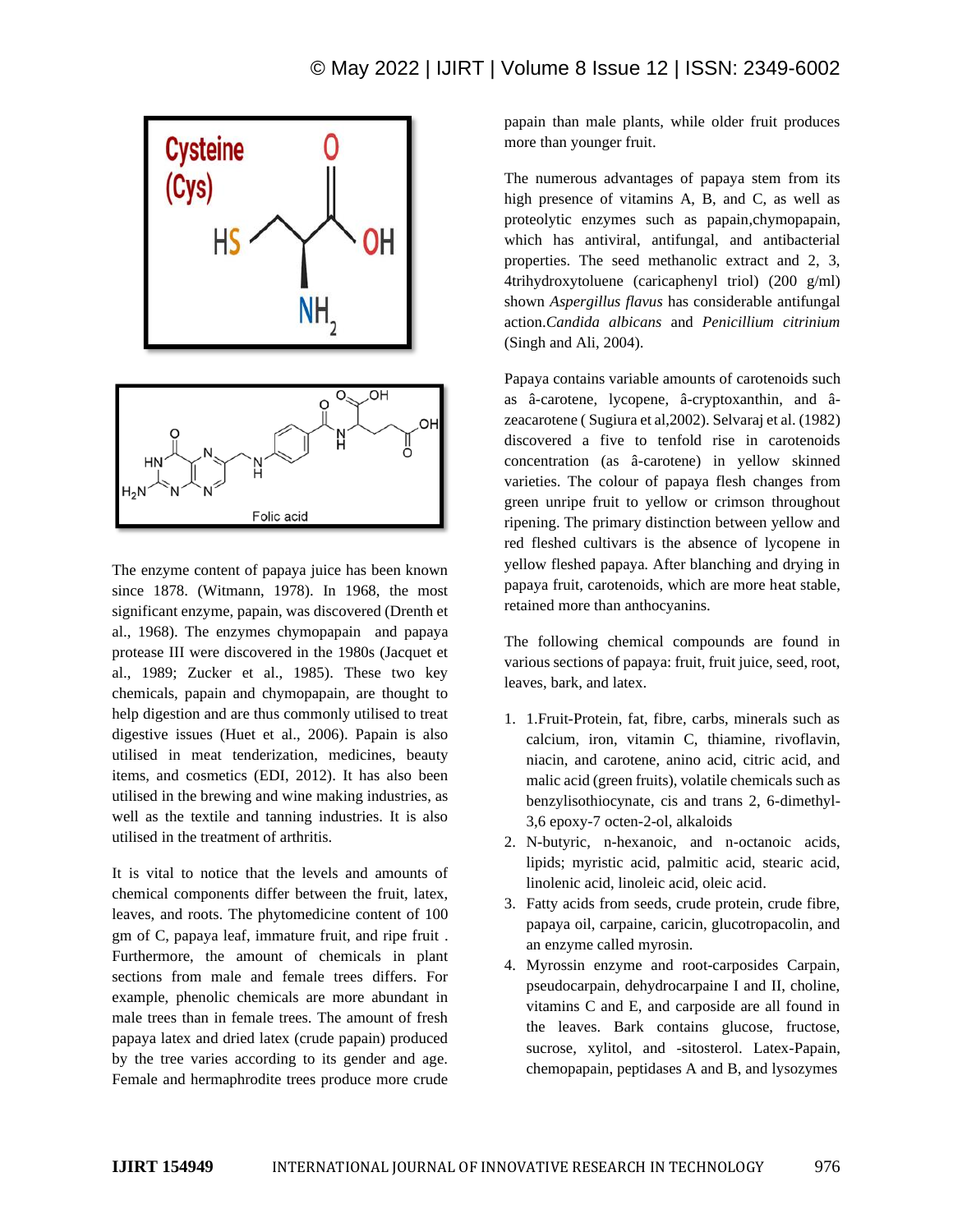## VII. NUTRITIONAL COMPOSITION OF PAPAYA

Ripe papaya has the following nutrients: energy (163 kj), protein  $(0.6 \text{ g})$ , fat  $(0.1 \text{ g})$ , minerals  $(0.5 \text{ g})$ , fibre (0.8 g), carbs (7.2 g), beta-carotene (888 m), total carotene  $(2740 \text{ m})$ , salt  $(3 \text{ mg})$ , iron  $(0.10 \text{ g})$ , vitamin A (1 094 IU), vitamin E (0.73 mg), niacin (3 mg), and water (89 percent ). These nutritional properties of papaya aid in the prevention of cholesterol oxidation. Papaya is high in iron and calcium, as well as vitamins A, B, and G, and is an excellent source of vitamin C. (ascorbic acid). C. papaya extract and fruit juice include alkaloids, glycosides, flavonoids, carbohydrates, saponins, terpenoids, steroids, and tannins.

| Table2-Comparasion for nutrients present in leaves |
|----------------------------------------------------|
| , unripe and ripe fruit (papaya)                   |

| No. | of<br>Name           | Leaves           | Unripe           | Ripe              |
|-----|----------------------|------------------|------------------|-------------------|
|     | nutrient             |                  | fruit            | fruit             |
| 1   | Calories             | 79cal            | 26 cal           | 46 cal            |
| 2   | Vitamin A            | 18,250           | 50 SI            | 365 SI            |
|     |                      | SІ               |                  |                   |
| 3   | Vitamin B1           | 0.15mg           | $0.02$ mg        | 0.04mg            |
| 4   | Vitamin <sub>C</sub> | 140mg            | 19 <sub>mg</sub> | 78 mg             |
| 5   | Calcium              | 353 mg           | 50 mg            | $23 \text{ mg}$   |
| 6   | Hydrate              | 11.9 gm          | $4.9$ mg         | 12.2 mg           |
|     | charcoal             |                  |                  |                   |
| 7   | Phosphorus           | $0.0 \text{ gm}$ | $16 \text{ mg}$  | $12 \text{ mg}$   |
| 8   | Iron                 | $0.8 \text{ gm}$ | 0.4mg            | 1.7 <sub>mg</sub> |
| 9   | Protein              | $8.0 \text{ gm}$ | $2.1 \text{ gm}$ | $0.5 \text{ mg}$  |
| 10  | Water                | 75.4 gm          | 92.4 gm          | 86.7 gm           |

### VIII. PHARMACOLOGICAL PROPERTIES OF PAPAYA

C. papaya has been shown to have antioxidant, antihypertensive, wound healing, hepatoprotective, antiinflammatory, antimicrobial, antifungal, anti-fertility, histaminergic, diuretic, anti-amoebic, anti-tumor, anthelmintic, effect on smooth muscles, antimalarial, hypoglycemic activity, immuno-modulatory activity, anti-ulcer activity, and anti-sickling.

#### ANTIOXIDANT ACTIVITY

The impact of a methanolic extract of unripe C. papaya fruits on the activities of antioxidant enzymes such as glutathione peroxidase (GPx), glutathione transferase (GST), glutathione reductase, catalase, and glucose-6 phosphate dehydrogenase in mice was studied in vivo. The ethyl acetate fraction significantly increases the activities of glutathione reductase, GST, GPx, and glucose-6-phosphate dehydrogenase. Following injection of ethyl acetate fraction, there was a significant reduction in GPx in the kidney. It has been proposed that quercetin and -sitosterol are responsible for the antioxidant potential.

#### ANTIHYPERTENSIVE ACTIVITY

For anti-hypertensive action, an ethanolic extract of ripe C. papaya fruit was utilised. In the normotensive, renal, and DOCA-salt hypertensive animals, the basal mean arterial blood pressure (MAP) was (93.84.5), (175.25.1), and (181.36.2) mmHg, respectively. Both hydralazine (200 L/100 g, i.v.) and an ethanolic extract of unripe C. papaya fruit (20 mg/kg, i.v.) significantly reduced MAP in normotensive, renal, and DOCA-salt hypertensive animal groups compared to controls. In the hypertensive group, however, the extract induced approximately 28% higher MAP depression than hydralazine. According to the findings, the unripe fruit of C. papaya has substantial anti-hypertensive effect.

#### HEPATOPROTECTIVE ACTIVITY

The aqueous and ethanol extracts of C. papaya dried fruit were tested for hepato protective efficacy in rats against CCl4-induced hepatotoxicity. C. papaya aqueous (250 mg/kg, p.o.) and ethanol (250 mg/kg, p.o.) extracts shown considerable hepatoprotection by decreasing biochemical markers such as SGPT, SGOT, serum bilirubin, and akaline phosphatise.

#### WOUND HEALING PROPERTIES

The wound healing activity of C. papaya fruit aqueous extract [100 mg/(kg.d)] in excision and dead space wound models were used in streptozotocin –induced diabetic rats for 10 days. The aqueous extract reduces wound area by 77 percent compared to the standards' 59 percent contraction to wound. As a consequence, the results indicated that the aqueous extract of C. papaya showed powerful wound healing properties.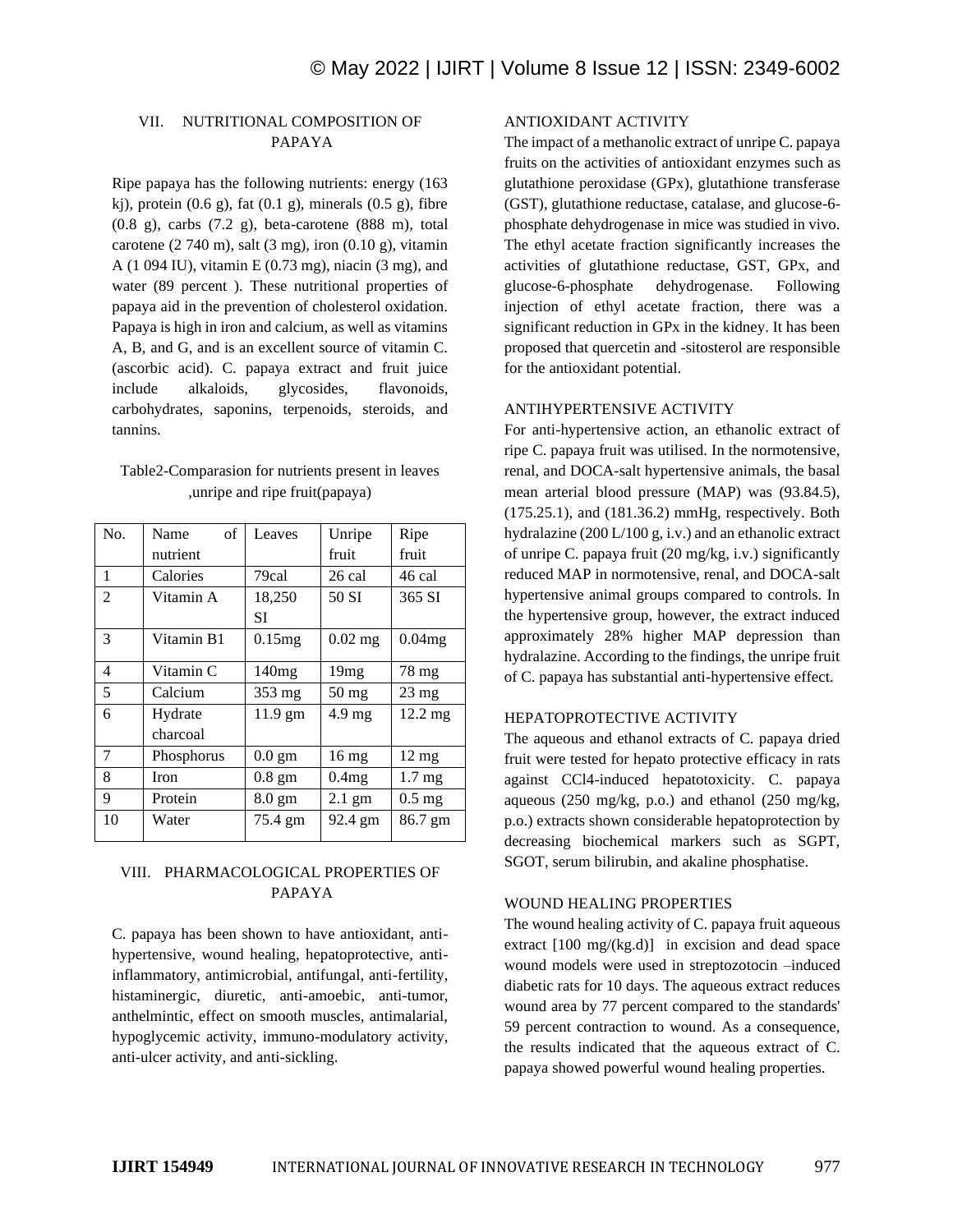#### ANTI-INFLAMMATORY ACTIVITY

The ethanolic extract of C. papaya leaves was tested in rats with carrageenan-induced paw oedema, cotton pallet granuloma, and formaldehyde-induced arthritis. The extract's ulcerogenic action was also studied. The extract demonstrated a considerable decrease in paw oedema in the carrageenan test at a dosage of 25-250 mg/kg p.o. At larger dosages, the extract caused mild mucosal irritation.

#### ANTIMICROBIAL ACTIVITY

Using the agar diffusion technique, an aqueous extract of C. papaya leaves and roots at various doses (25, 50, 100, and 200 mg/mL) shown antibacterial efficacy against several human pathogenic bacteria.

#### ANTIFUNGAL ACTIVITY

The latex of C. papaya and fluconazole work together to prevent the development of *Candida albicans*. The upshot of this synergistic impact is partial cell wall disintegration. Latex proteins appear to be responsible for antifungal activity, and the minimal protein concentration for full suppression has been observed to be around 138 mg/mL.

#### ANTIFERTILITY ACTIVITY

The crude extract of C. papaya bark [5-10 mL/(kg.d), p.o for 4 weeks] on the seminiferous tubules of rats caused full fertility loss due to a decrease in sperm motility and morphological changes. Thus, the bark demonstrated that it was safe and could be used as an efficient male contraceptive in animals.

#### HISTAMINERGIC ACTIVITY

C. papaya crude extract (0.5-512 g/mL) produced concentration-dependent contraction of ileal strips suspended in tyrode solution, which was mediated by the H1-receptor and is reliant on extracellular Ca2+ influx.

#### DIUERITIC ACTIVITY

When rats were administered aqueous root extract of C. papaya orally at a concentration of 10 mg/kg, there was a considerable increase in urine production and comparable profiles of urinary electrolyte excretion to those of hydrochlorothiazide.

#### PAPAYA BASED PRODUCTS

Because the papaya fruit grows quicker with larger yields and has a broad variety of types, it may be utilised to make commercially feasible products on a commercial scale, with plenty of room for mixing with other fruits. Because of the fruit's moderate flavour, the goods may be complemented with other strong flavours, allowing for tailor-made sensory products. Aside from consumption as a fresh fruit, a variety of processed food products derived from papaya are used, including puree (Brekke et al., 1972; Martin et al., 1972; Flath and Forrey, 1977; Nath and Ranganna, 1981), jam (Parsi, 1976, Teangpook and Poasantong, 2013), jelly (Yi-zhuo et al., 2013; Mie, 2013), etc

#### PAPAYA CANDY

Papaya candies are fruit made with a high sugar content. The primary basic components are papaya and sugar. Kumar (1952) describes the preparation of papaya candy as follows.

Fully mature but unripe fruit is hand peeled, deseeded, and cut into 0.5–1.0 cm cubes.

These cubes are soaked in 4% brine solution for 2 weeks, taken out and leached in running tap water to remove the salty taste.

The fruit is boiled in  $25^{\circ}$  Brix syrup for a few minutes and then allowed to stand overnight.

The sugar content of syrup is increased by 10% by boiling the mixture of fruit/syrup and allowed to stand overnight.

This process is repeated for 5 days until the syrup concentration reaches between 70 and  $75^{\circ}$  Brix after standing.

Other fruit essences such as orange, pineapple, raspberry, and strawberry are added to the syrup and allowed to stand overnight.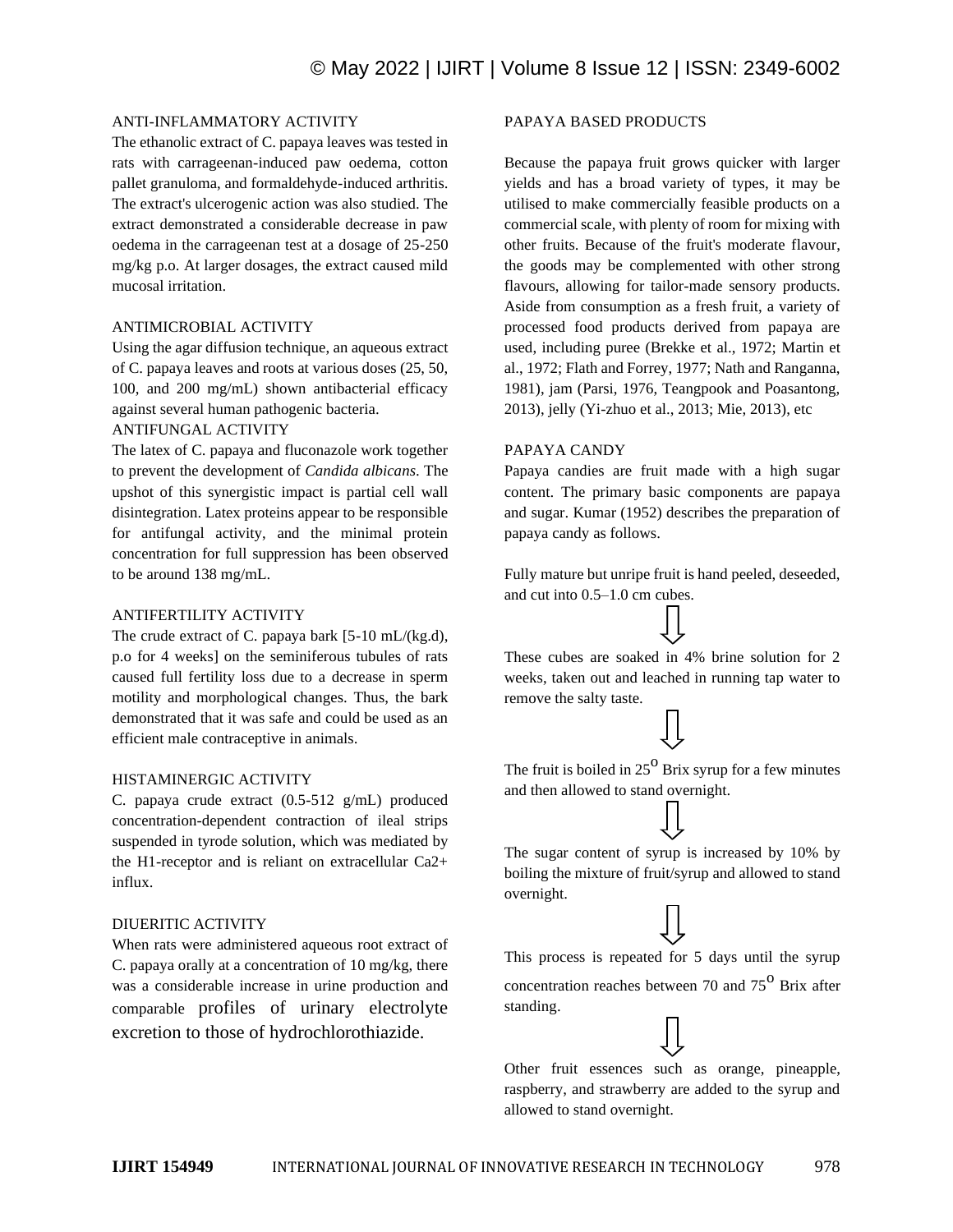# © May 2022 | IJIRT | Volume 8 Issue 12 | ISSN: 2349-6002



The researchers concluded that when high SO2 levels were utilised, the drying rate was reduced. The colour of the leather was affected by drying and storage temperatures, and the addition of SO2 protected against darkening at high drying and storage temperatures. (Cherian and Cheriyan ,2003) investigated the sensory acceptability of papaya leather by creating two distinct products, papaya leather and papaya+mango (60:40) mixed leather, and comparing the two leathers with a control plain mango leather. Ahmad et al. (2005) created a fruit bar from of ripe papaya pulp and tomato pulp (75:25). With the mixture of the three hydrocolloids, seven distinct fruit bars were created.

It was discovered that seven distinct fruit bar samples had moisture contents of 20.9–22.1 percent and total soluble solids of 78.1–78.8°Brix, respectively, while pH, browning index, and vitamin C contents were in the following ranges: 4.3–4.50,0.137–0.150 (OD), and 40.5–41.4 mg/100. Jadhav et al. (2012) made toffee by mixing noni pulp with papaya pulp in the following ratios: (i)100:0, (ii) 95:5, (iii) 93:7, and (iv) 90:10, and investigated the influence of altering fruit pulp pulp concentration on the sensory quality of noni (Morinda citrifolia L). Toffee consisting of 90% noni pulp, 10% papaya pulp, and 7% guava pulp showed superior overall sensory appeal in terms of appearance, colour, flavour, and consistency.

#### PAPAYA JAM

Jams are fruit preserves made by combining 45 parts prepared fruit with 55 parts sugar concentrate to produce a semi-solid product with a solid content of 65 percent or more. According to Lal and Das (1956), the processing procedure for papaya jam production is described.

Teangpook and Poasantong (2013) investigated the storage durability of low sucrose papaya jam made from ripe papaya pulp and green lime juice. The developed jam contained 52.10 percent moisture, 45.61 percent total carbohydrate, 0 percent fat, and 1.52 percent dietary fibre and was made up of papaya (32%), lime juice (8%), low ester pectin (0.55 percent), konjac flour (0.5 percent), glucose syrup (9%), salt (0.03 percent), and calcium lactate (0.01 percent). It included 36.46 percent sucrose compared to control jam, which contained 55 percent sucrose, 46° Brix TSS, and a pH of 3.22. The average sensory assessment score was moderate preference, and 79.31% of customers approved.

Cooked slices are mashed, mixed with equal weight of sugar, and the mixture is cooked

Citric acid at the rate of 5 g/kg of pulp is added to improve the sugar–acid ratio and it also helps in the production of inverted sugars, which prevent sugar crystallization in jam during storage.

Cooking of fruit pulp/sugar mixture is continued until it attains a thick consistency, which usually corresponds to a TSS of  $65-68^{\circ}$  Brix.

Jam is filled hot into clean, dry, and sterilized glass jars, sealed airtight and cooled.

#### PAPAYA JELLY

Fruit jelly is a preserved fruit product with a distinct texture and substance. The processes for manufacturing jelly are the same as for jam, except that the sliced fruits are cooked in adequate water and citric acid is added to extract pectin, which is then decanted and heated with sugar until it forms sheets or flakes when dipped from a spoon. The temperature is then set to chilly. Yi-zhuo et al. (2013) used single factor experiments and orthogonal testing to improve and produce papaya jelly. The finest papaya jelly recipe includes a 6:5:4 ratio of sodium alginate, agar, and xanthan gum (3.0 g total), 40g of papaya, 0.2g citric acid, and 16g sugar. The papaya jelly was smooth and homogenous, with a pleasant flavour. Look at the top manufacturing processing technologies.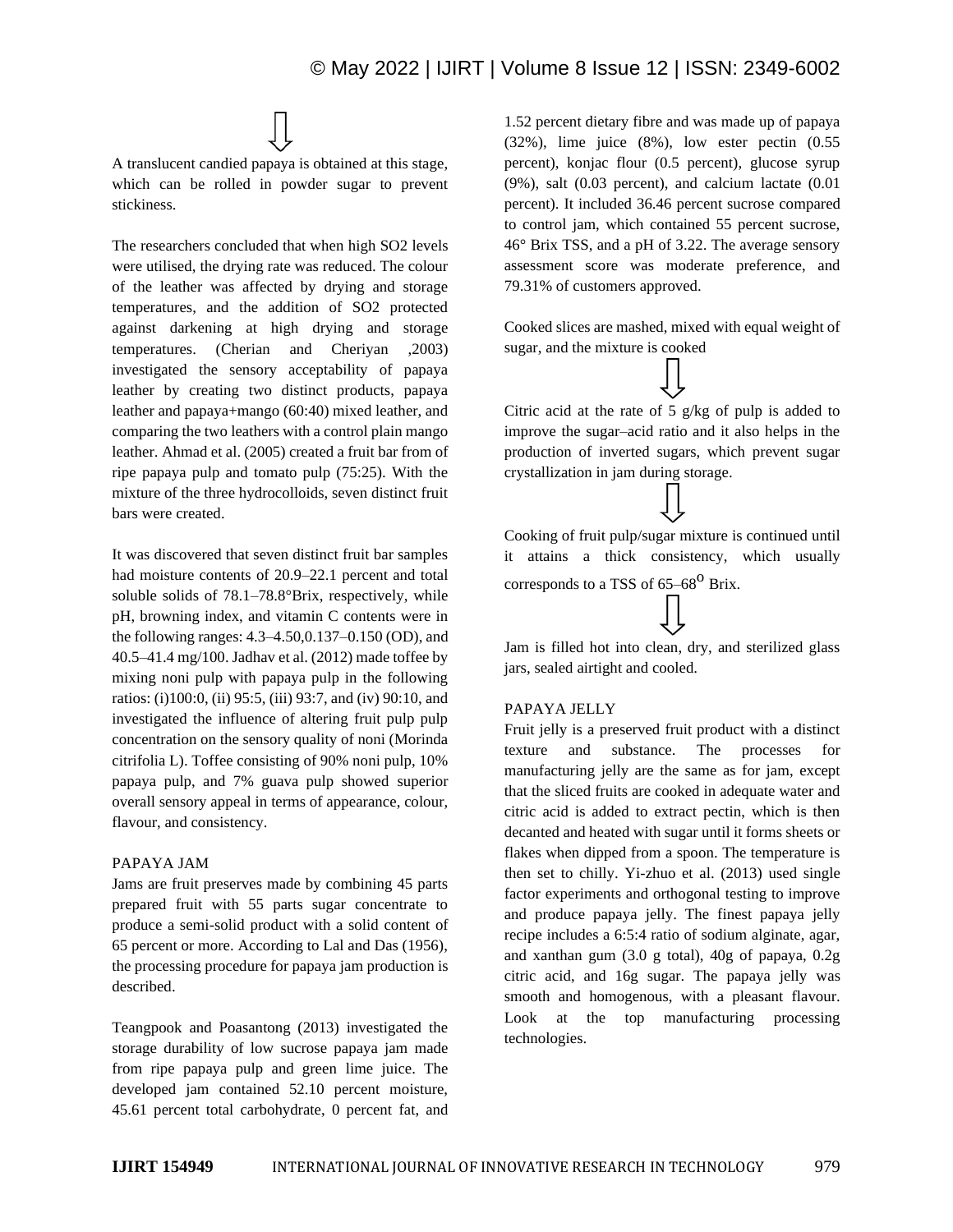#### PAPAYA BEVERAGE

The thin pulp of the fruit is blended with sugar and citric acid to make juice or nectar. The completed product has a brix of 15-20% and a slight acid flavour. According to Payumo et al., (1968), the procedure for preparing papaya juice and nectar is described.

Papaya pulp is mixed with sugar (1.5-2.0kg/kg pulp).



Nectar is filtered and heated to 85-88°C.

Filled in plain or lacquered cans and cooled in running water about 38°C

Rodriguez and George (1971) created a high-quality canned papaya beverage using peeled and unpeeled fruit pulp. Before pasteurization, 0.4 percent of sliced, ripe Indian lime was added to enhance the flavor of the beverage. The beverage was pasteurized at 88°C and canned after being adjusted to 15o Brix and pH of 3.7. Even after a year of storage, the product retained its superb organoleptic properties. Chan et al. (1975) investigated the changes in ascorbic acid, carotenoid content, and sensory quality of papaya puree at various levels of processing. Approximately 5.5 percent of the ascorbic acid was damaged during pulping in the manufacture of puree, and an additional 14 percent was lost during vacuum concentration. With the concentration changed, there was no difference in quality, taste, or scent..

Various writers have reported on the creation of various types of papaya juice mixes and nectars. Mostafa et al. (1997) created two fruit nectars from I papaya pulp and (ii) papaya and mango pulps. The two nectars comprised total pulp concentrations of around 20, 30, or 40%, TSS - 15%, and acidity as citric acid - 0.55 percent. Mango pulp was added at a rate of 0, 15, 25, 37.5, or 50% of the total pulp content. A mix of 15% papaya and 15% mango was deemed good and was associated with increased acceptance.

Yadav et al(2013). Investigated optimization research on the formulation of blended fruit nectar based on papaya and bottle gourd. The nectar's constituent composition (percentage) of papaya: bottle gourd juice (2.47:1), sugar (20.95), and citric acid was optimized (0.30). The nectar had a pH of 3.99, an acidity of 0.35 percent, a TSS of 20.80, and hedonic scale sensory scores of 7.43 and 7.18, respectively, for flavor and taste.

#### FERMENTED PAPAYA PRODUCTS

Wen-Jun and Hong (2008) investigated the brewing method of papaya and jujube for the production of healthy wine. A technique for making wine was published that involved fermenting papaya, jujubes, powdered Eucommia extract, and honey for 48 hours at 30-34° C. Lee et al. (2011) investigated the effect of amino acid addition on fragrance components in papaya wine fermented with Williopsis mrakii. According to the findings, fermentation of papaya juice with W.Saturnus mrakii in conjunction with the inclusion of chosen amino acids (L-leucine, Lisoleucine, L-valine, and L-phenylalanine) can be an efficient strategy to adjust the scent of papaya wine.

#### PAPAYA PICKLE

Raw papaya may be used to make salted pickles the traditional manner by brining and adding spicy vinegar. Su and Liu (2006) investigated the processing procedure of papaya pickle production with spices (including garlic, hot pepper and ginger). Nurul and Asmah (2012) created a papaya pickle and compared its total phenol (TPC), total flavonoid (TFC), âcarotene, lycopene, ascorbic acid content, and antioxidant activity to that of fresh papaya. The pickling process resulted in a considerable drop in the above-mentioned metrics as compared to fresh papaya, according to the researchers.

#### DRIED PAPAYA PRODUCTS

A variety of low-moisture goods, such as fruit leather, powder, toffees, chunks, rolls, and slices, have been made from papaya puree and are now available on the food commodities market. Siddappa and Lal (1964) patented a method for drying mixes of previously concentrated papaya juices with sugar and other additions. Mehta and Tomar standardised a technique for dehydrating ripe papaya slices after steeping in 70 o brix syrup with 1000 ppm SO2 to get the highest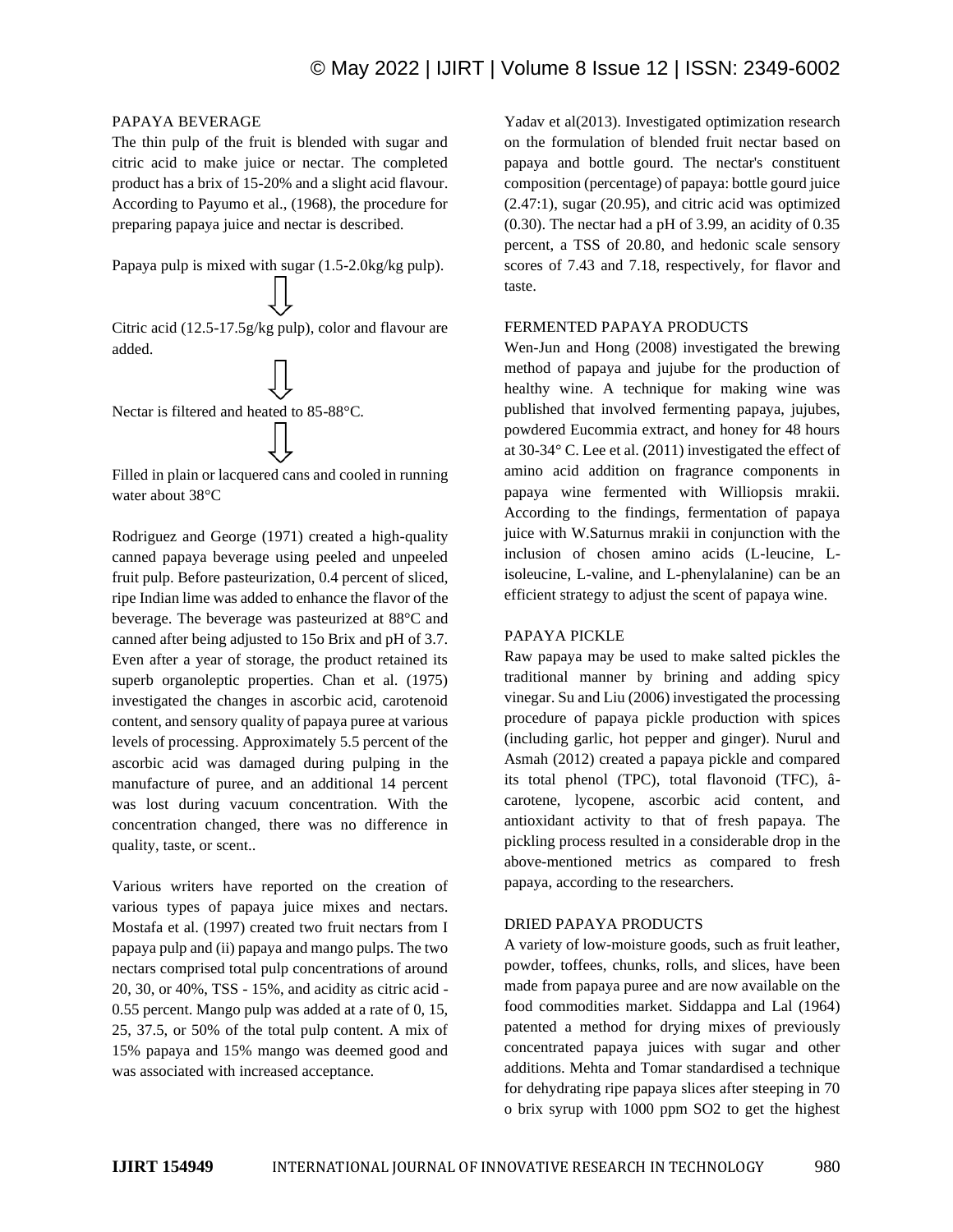quality product (1980 a,b). According to Ponting et al. (1966), pulp may also be bedried after adding 5–7.5% sugar, 0.5 percent citric acid, and 0.3 percent potassium metasulphite. This mixture is spread in a 1 cm layer on greased trays and dried in an in cabinet drier at 55–600°C. The dry product had a leathery quality and was rolled and cut into desired sizes.

When maintained at room temperature for 9 months, papaya fruit bars preserved 54%, 46%, and 43% of total carotenes, â-carotene, and vitamin C, respectively, and were considered to have improved texture and aroma with less physicochemical changes (Aruna et al., 1999). The best ratio of papaya puree to pineapple puree for cheese products using fruit blends was 2:1 with 2% pectin and processed to 77–80° Brix (Barbaste and Badrie, 2000). Sensory study revealed a clear preference for the mixed fruit cheese. The shelf life of these items at 4–5°C was around 8 weeks.

#### PAPAYA PRESERVES

Papaya preserves are made by washing, peeling, and deseeding papaya and then cutting it into pieces; the pieces are then steeped in a solution containing sulfite and calcium chloride for 1-2 days. The treated pieces are blanched in hot water (90 degrees Celsius), cooled, and then immersed in 30 Brix sucrose syrup. More sucrose is progressively added to the syrup until its concentration reaches 45 Brix. The syrup-infiltrated fruit is dipped into boiling water to remove the sugar on their surface, then dried in a hot air oven until the water activity decreases to 0.75 or below (Chen etal., 2005). Papaya preserves are made by washing, peeling, and deseeding papaya and then cutting it into pieces; the pieces are then steeped in a solution containing sulfite and calcium chloride for 1-2 days. The treated pieces are blanched in hot water (90 degrees Celsius), cooled, and then immersed in 30 Brix sucrose syrup. More sucrose is progressively added to the syrup until its concentration reaches 45 Brix. The syrup-infiltrated fruit is dipped into boiling water to remove the sugar on their surface, then dried in a hot air oven until the water activity decreases to 0.75 or below (Chen etal., 2005).

#### **CONCLUSION**

Carica papaya is regarded as an important fruit due to its nutritional, pharmacological, and neutraceutical characteristics. Carotenes, vitamin C, and flavonoids, B vitamins such as folate and panthothenic acid, minerals such as potassium and magnesium, dietary fibre, and phytochemicals are all abundant in papaya. Aside from consumption as a fresh fruit, a variety of processed products derived from papaya are used on a commercial scale, including puree, jam, jelly, pickle, candied fruit, blended beverages, canned slices/ chunks,concentrate, fermented juices, dried products, minimally processed products, and by products. The functional components of the papaya, such as the fruit's pectin content, help in the manufacture of numerous processed goods such as jams and jellies.

#### REFERENCES

- [1] Sidhu JS. Tropical Fruits: Guava, Lychee, Papaya. In:Handbook of Fruits and Fruit processing. Editor Hui,Y. H. Blackwell Publishing Professional, USA. 2006;597-634
- [2] Sommer NF. Post harvest handling systems: Tropicalfruits. In: Post Harvest Technology of HorticulturalCrops. Edited by Kader AA, Davis CA: CooperativeExtension Service, University of California. 1985; pp 162-169
- [3] Selvaraj Y, Pal DK, Subramanyam MD, Iyer CPA.Fruits set and the development pattern of fruits offive papaya varieties. Indian Journal of Horticulture. 1982a; 39; 50-56.
- [4] Selvaraj Y, Pal DK, Subramanyam MD, Iyer CPA.Changes in the chemical composition of four cultivars of papaya (Carica papaya L). During growth and development. Journal of Horticultural Sciences 1982b; 57:135-143
- [5] Akamine EK, Goo T. Respiration and ethylene production during ontogeny of fruit. Journal of American Society for Horticultural Science.1973; 98:381–383
- [6] Matsuura, F.C. A.U, Folegatti, M.I.D.S, Cardoso, R.L. and Ferreira, D.C 2004. Sensory acceptance of mixed nectar of papaya, passion fruit and Acerola. Science Agriculture(Piracicaba, Braz). 61: 604-608
- [7] Sommer NF. Post harvest handling systems: Tropical fruits. In: Post Harvest Technology of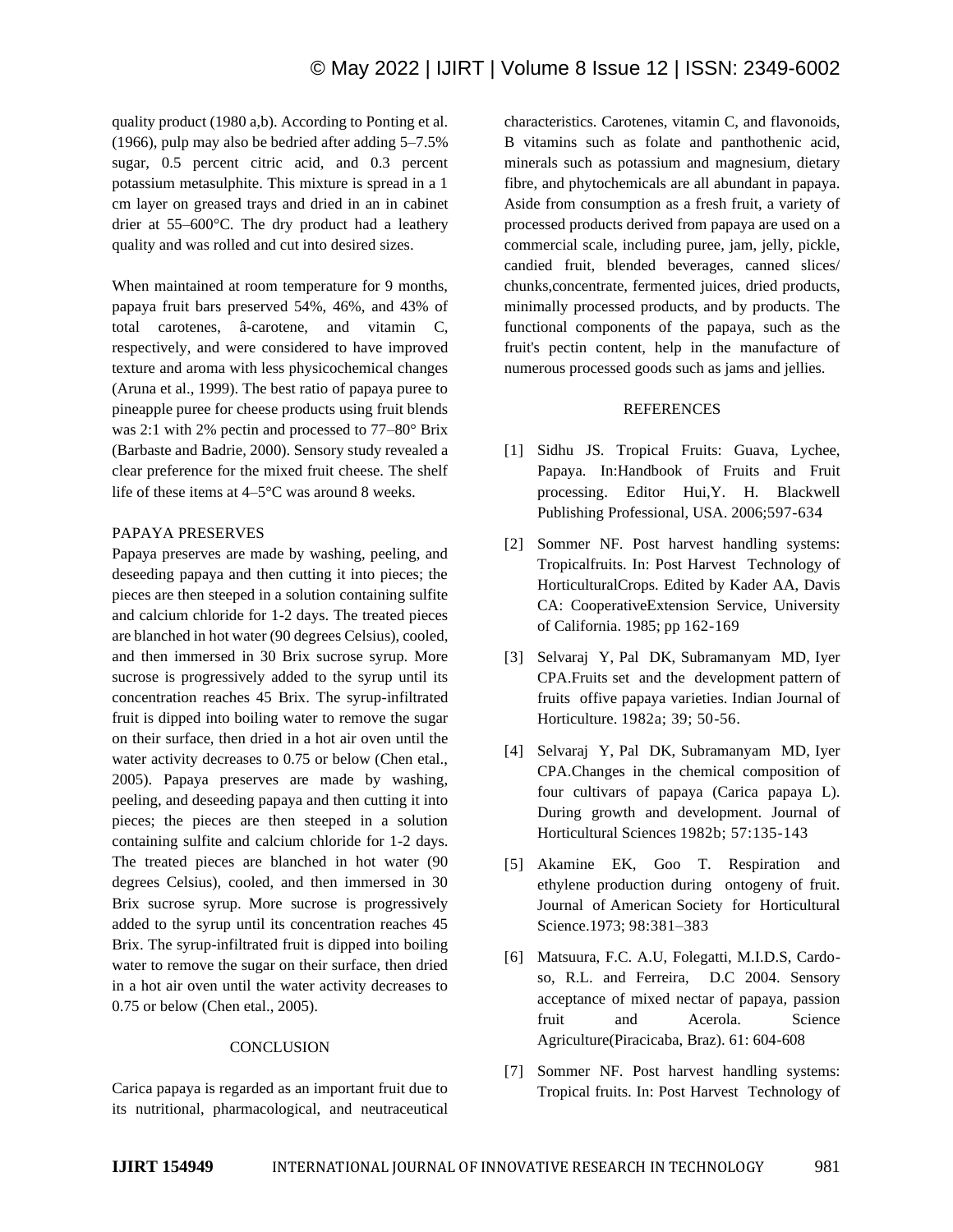Horticultural Crops. Edited by Kader AA, Davis CA: Cooperative Extension Service, University of California. 1985; pp 162-169.

- [8] Singh LB, Tripathi RD. Studies on the preparation of papain. Indian Journal of Horticulture. 1957; 14(2):77-80
- [9] Singh G, Singh AK. Physicochemical quality ofpapaya fruits (Carica papaya L.) as influenced by different planting times. Indian Food Packer. 1998;52(3):28–32
- [10] Drenth J, Jansonius JN, Koekoek R, Swen HM, Wolthers BG. Structure of papain. Nature. 1968;218:929-932
- [11] Hewitt H, Whittle S, Lopez S, Bailey E, Weaver S. Topical use of papaya in chronic skin ulcer therapy in Jamaica. West Indian Med J. 2000;49:32-33.
- [12] Singh O, Ali M. Phytochemical and antifungal profiles of the seeds of Carica papaya L. Indian J Pharm Sci. 2011;73:447- 451
- [13] Siugiura M, Kato M, Matsumoto H, Nagao A, Yano M. Serum concentration of âcryptoxanthin in Japan reflects the frequency of Satsuma mandarin (Citrusunshiu Marc.) consumption. Journal of Health Science. 2002; 48(4): 350– 353
- [14] Brekke JE, Chan HT, Cavaletto CG. Papaya puree: A tropical flavour ingredient. Food Product Development.1972; 6 (6): 36-37
- [15] Flath RA, Forrey RR. Volatile components of papaya (Carica papaya L. Solo variety). Journal of Agricultural and Food Chemistry. 1977; 25 (1):103–109.
- [16] Nath N, Ranganna S. Determination of a thermal process schedule for acidified papaya. Journal of Food Science. 1981; 46:201–206, 211
- [17] Parsi-Ros O. The preparation of papaya jam. Journal of Agriculture of the University of Puerto Rico. 1976; 60(1); 129-130
- [18] Teangpook C, Paosantong U. Production and shelf-life of low sucrose lime juice papaya jam. Pakistan Journal of Nutrition. 2013; 12(9): 870- 878
- [19] Yi-zhuo L, Ling-wen Z, Qing-xin W. Preparation of healthy papaya jelly. Food Science and Technology.2013; 38(7); 133-136
- [20] Lal G, Das DP. Studies on jelly making from papaya fruit. Indian Journal of Horticulture.1956; 13(1):38-44.
- [21] Payumo EM, Pilac LM, Maniguis PL. A study of colour changes in stored papaya nectar. Philippines Journal of Science. 1968; 97:127- 138.
- [22] Chan Jr HT, Flath RA, Forrey RR, Cavaletto CG,Nakayama TOM, Brekke JE. Development of off-odors and off-flavors in papaya puree. Journal of Agricultural and Food Chemistry 1973; 21(4):566–570
- [23] Chan Jr HT, Kuo MTM, Cavaletto CG, Nakayama TOM, Brekke JE. Papaya Puree and concentrate:changes in ascorbic acid,carotenoids and sensory quality during processing. Journal of Food Science. 1975; 40 (4): 701–703.
- [24] Mostafa GA, Abd-El EAH, Askar A. Preparation of papaya and mang o nectar blends. Fruit Processing.1997; 7(5): 180-185
- [25] Yadav BS, Yadav RB, Mohit. KN. Optimization studies on the development of a blended fruit nectar based upon papaya (Carica papaya) and bottle gourd(Lagenaria siceraria). British Food Journal. 2013; 115(7):936-952
- [26] Wen-Jun Z, Hong Y. Study on brewing technology of papaya and jujube healthy wine. Food Science and Technology. 2008; 10: 48-50.
- [27] Lee PR, Yu B, Curran P, Liu SQ. Impact of amino acid addition on aroma compounds in papaya wine fermented with Williopsis mrakii. South African Journal of Enology and viticulture. 2011; 32(2): 220-228
- [28] Su YL, Liu GD. Study on the processing technique of papaya pickles. Food Science and Technology. 2006; 8: 91-93.
- [29] Nurul SR, Asmah R. Evaluation of antioxidant properties in fresh and pickled papaya. International Food Research Journal. 2012; 19(3): 1117-24.